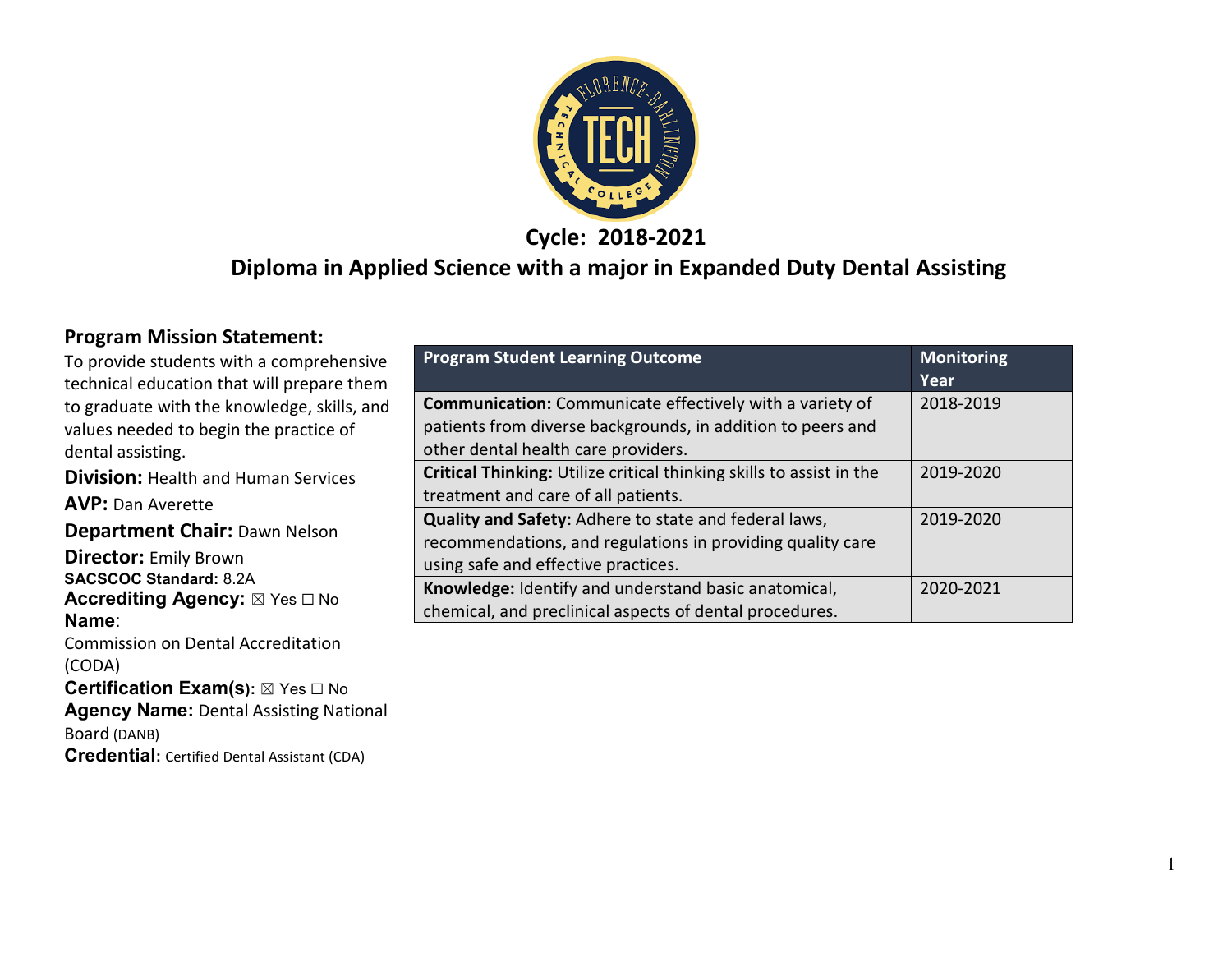| A. Program<br><b>Student Learning</b><br><b>Outcomes</b>                                                                                                                                | <b>B.</b> What<br>courses are<br><b>PSLOs</b><br><b>Assessed</b>            | C. Methods for<br><b>Outcomes</b><br><b>Assessment</b>                                       | <b>D. Expected Level</b><br>of Program<br>Performance                       | E. Data<br><b>Collection</b>                                                                  | F. Results                                                                                                                                                                                                                                                  | G. Plan for Improvement                                                                                        |
|-----------------------------------------------------------------------------------------------------------------------------------------------------------------------------------------|-----------------------------------------------------------------------------|----------------------------------------------------------------------------------------------|-----------------------------------------------------------------------------|-----------------------------------------------------------------------------------------------|-------------------------------------------------------------------------------------------------------------------------------------------------------------------------------------------------------------------------------------------------------------|----------------------------------------------------------------------------------------------------------------|
| What should the<br>graduates of your<br>program be able to<br>do?                                                                                                                       | Where do you<br>see evidence<br>that the<br>student can do<br>these things? | How does your<br>program evaluate<br>student/graduate<br>skills/abilities?                   | What is the expected<br>level of student<br>performance for the<br>program? | When will you<br>collect the data<br>needed to evaluate<br>the performance of<br>the program? | What are the<br>results of the<br>evaluation?<br><b>NOTE: include</b><br>student ratio with<br>all results.                                                                                                                                                 | How will you use this information<br>to improve the program?                                                   |
| <b>Communication:</b><br>Communicate<br>effectively with a<br>variety of patients<br>from diverse<br>backgrounds, in<br>addition to peers and<br>other dental health<br>care providers. | <b>DAT 115</b><br>Ethics and<br>Professionalism                             | The artifact used<br>for this PSLO is a<br>research paper on<br>Ethics &<br>Professionalism. | 85% of the students<br>will receive 76% or<br>higher.                       | <b>Fall 2018</b>                                                                              | 10 out of the 10<br>students (100%).<br>received a 76% or<br>higher on the<br>artifact chosen for<br>this assessment.<br>The lowest score<br>for this artifact<br>was 86% and the<br>highest was 100%.<br>The cohort<br>average for this<br>event was 94.4% | The expected level of learning<br>was met. Will continue to use<br>performance metrics to evaluate<br>results. |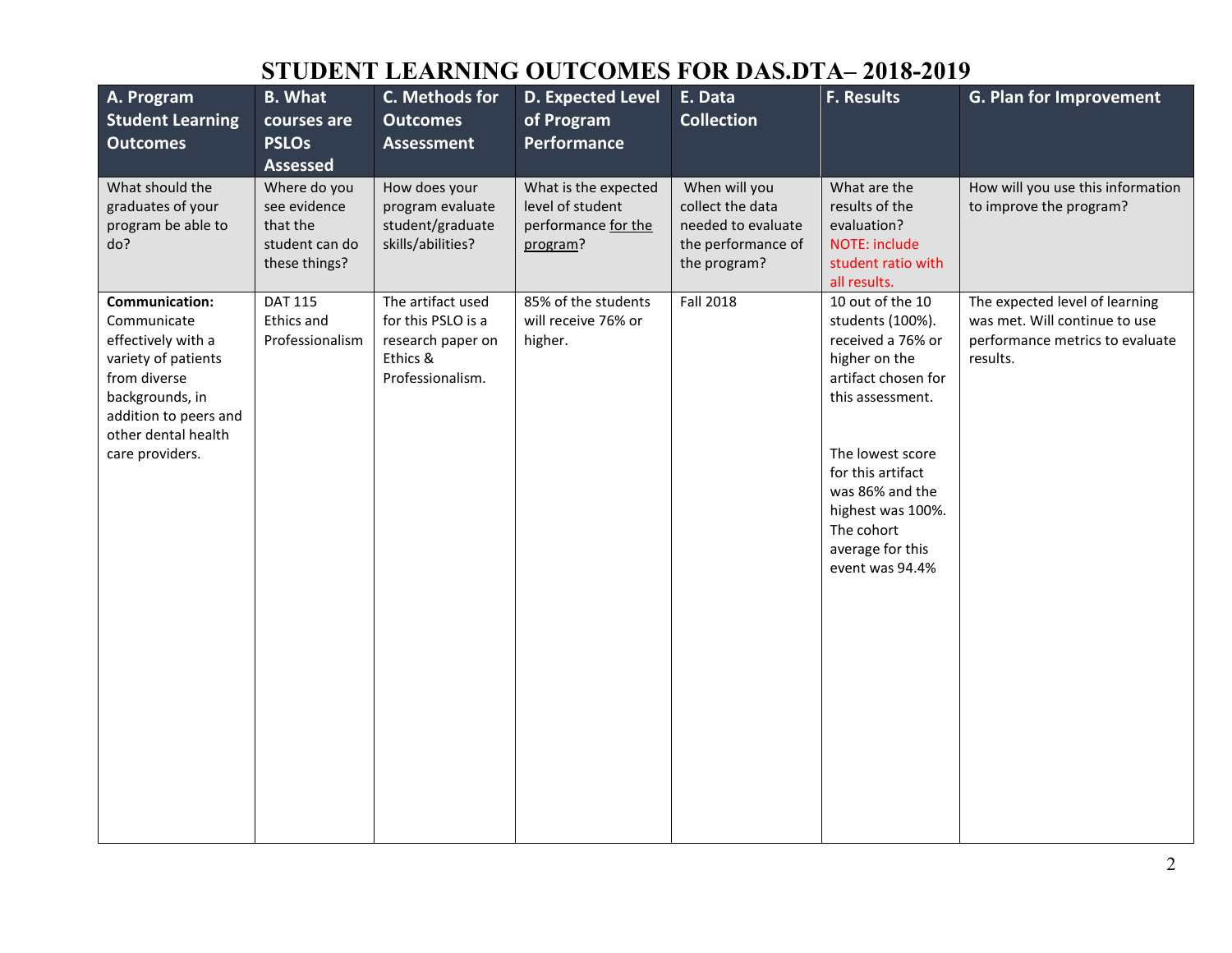| A. Program<br><b>Student Learning</b><br><b>Outcomes</b>                                                                                                                         | <b>B.</b> What<br>courses are<br><b>PSLOs</b><br><b>Assessed</b>            | C. Methods for<br><b>Outcomes</b><br><b>Assessment</b>                                                                                                            | <b>D. Expected Level</b><br>of Program<br>Performance                       | E. Data<br><b>Collection</b>                                                                  | F. Results                                                                                                                                                                                                                                                    | <b>G. Plan for Improvement</b>                                                                                 |
|----------------------------------------------------------------------------------------------------------------------------------------------------------------------------------|-----------------------------------------------------------------------------|-------------------------------------------------------------------------------------------------------------------------------------------------------------------|-----------------------------------------------------------------------------|-----------------------------------------------------------------------------------------------|---------------------------------------------------------------------------------------------------------------------------------------------------------------------------------------------------------------------------------------------------------------|----------------------------------------------------------------------------------------------------------------|
| What should the<br>graduates of your<br>program be able to<br>do?                                                                                                                | Where do you<br>see evidence<br>that the<br>student can do<br>these things? | How does your<br>program evaluate<br>student/graduate<br>skills/abilities?                                                                                        | What is the expected<br>level of student<br>performance for the<br>program? | When will you<br>collect the data<br>needed to evaluate<br>the performance of<br>the program? | What are the<br>results of the<br>evaluation?<br>NOTE: include<br>student ratio with<br>all results.                                                                                                                                                          | How will you use this information<br>to improve the program?                                                   |
| Communication:<br>Communicate<br>effectively with a<br>variety of patients<br>from diverse<br>backgrounds, in<br>addition to peers and<br>other dental health<br>care providers. | <b>DAT 121</b><br>Dental Health<br>Education                                | Artifacts used for<br>this PSLO are the<br>three group<br>presentations that<br>were presented to<br>the class, teacher,<br>and child audience<br>on oral health. | 85% of the students<br>will receive 76% or<br>higher.                       | Spring 2019                                                                                   | 9 out of the 9<br>students (100%).<br>received a 76% or<br>higher on the<br>artifacts chosen<br>for this<br>assessment.<br>The lowest score<br>for this artifact<br>was 90% and the<br>highest was 100%.<br>The cohort<br>average for this<br>event was 99.2% | The expected level of learning<br>was met. Will continue to use<br>performance metrics to evaluate<br>results. |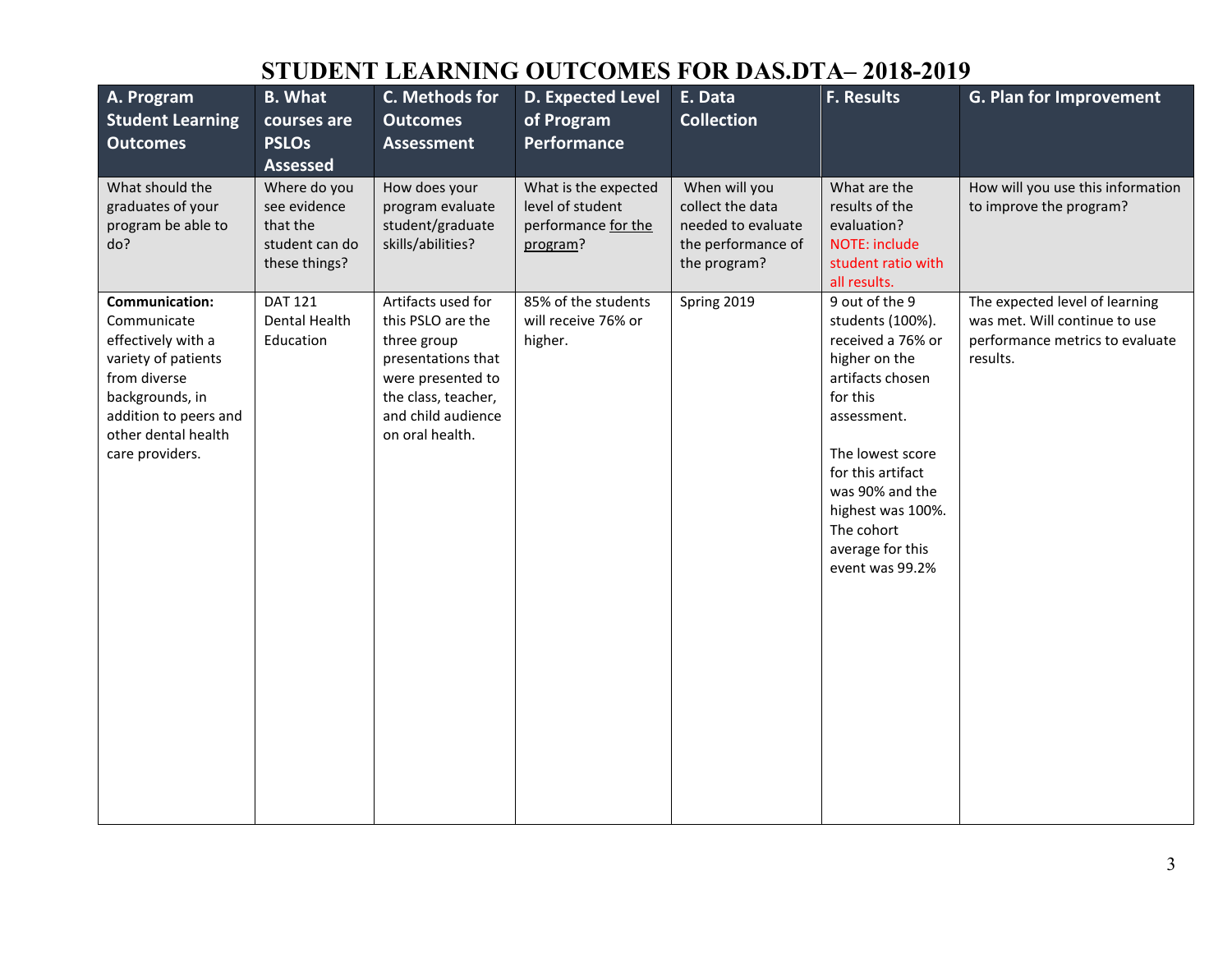| A. Program<br><b>Student Learning</b><br><b>Outcomes</b>                                                                                                                                | <b>B.</b> What<br>courses are<br><b>PSLOs</b><br><b>Assessed</b>            | C. Methods for<br><b>Outcomes</b><br><b>Assessment</b>                                                                           | <b>D. Expected Level</b><br>of Program<br>Performance                       | E. Data<br><b>Collection</b>                                                                  | <b>F. Results</b>                                                                                                                                                                                                                                             | <b>G. Plan for Improvement</b>                                                                                 |
|-----------------------------------------------------------------------------------------------------------------------------------------------------------------------------------------|-----------------------------------------------------------------------------|----------------------------------------------------------------------------------------------------------------------------------|-----------------------------------------------------------------------------|-----------------------------------------------------------------------------------------------|---------------------------------------------------------------------------------------------------------------------------------------------------------------------------------------------------------------------------------------------------------------|----------------------------------------------------------------------------------------------------------------|
| What should the<br>graduates of your<br>program be able to<br>do?                                                                                                                       | Where do you<br>see evidence<br>that the<br>student can do<br>these things? | How does your<br>program evaluate<br>student/graduate<br>skills/abilities?                                                       | What is the expected<br>level of student<br>performance for the<br>program? | When will you<br>collect the data<br>needed to evaluate<br>the performance of<br>the program? | What are the<br>results of the<br>evaluation?<br><b>NOTE: include</b><br>student ratio with<br>all results.                                                                                                                                                   | How will you use this information<br>to improve the program?                                                   |
| <b>Communication:</b><br>Communicate<br>effectively with a<br>variety of patients<br>from diverse<br>backgrounds, in<br>addition to peers and<br>other dental health<br>care providers. | <b>DAT 122</b><br>Dental Office<br>Management                               | Artifacts used for<br>this PSLO are a<br>cover letter and<br>resume to help<br>prepare the<br>students for future<br>employment. | 85% of the students<br>will receive 76% or<br>higher.                       | Spring 2019                                                                                   | 9 out of the 9<br>students (100%).<br>received a 76% or<br>higher on the<br>artifacts chosen<br>for this<br>assessment.<br>The lowest score<br>for this artifact<br>was 92% and the<br>highest was 100%.<br>The cohort<br>average for this<br>event was 96.6% | The expected level of learning<br>was met. Will continue to use<br>performance metrics to evaluate<br>results. |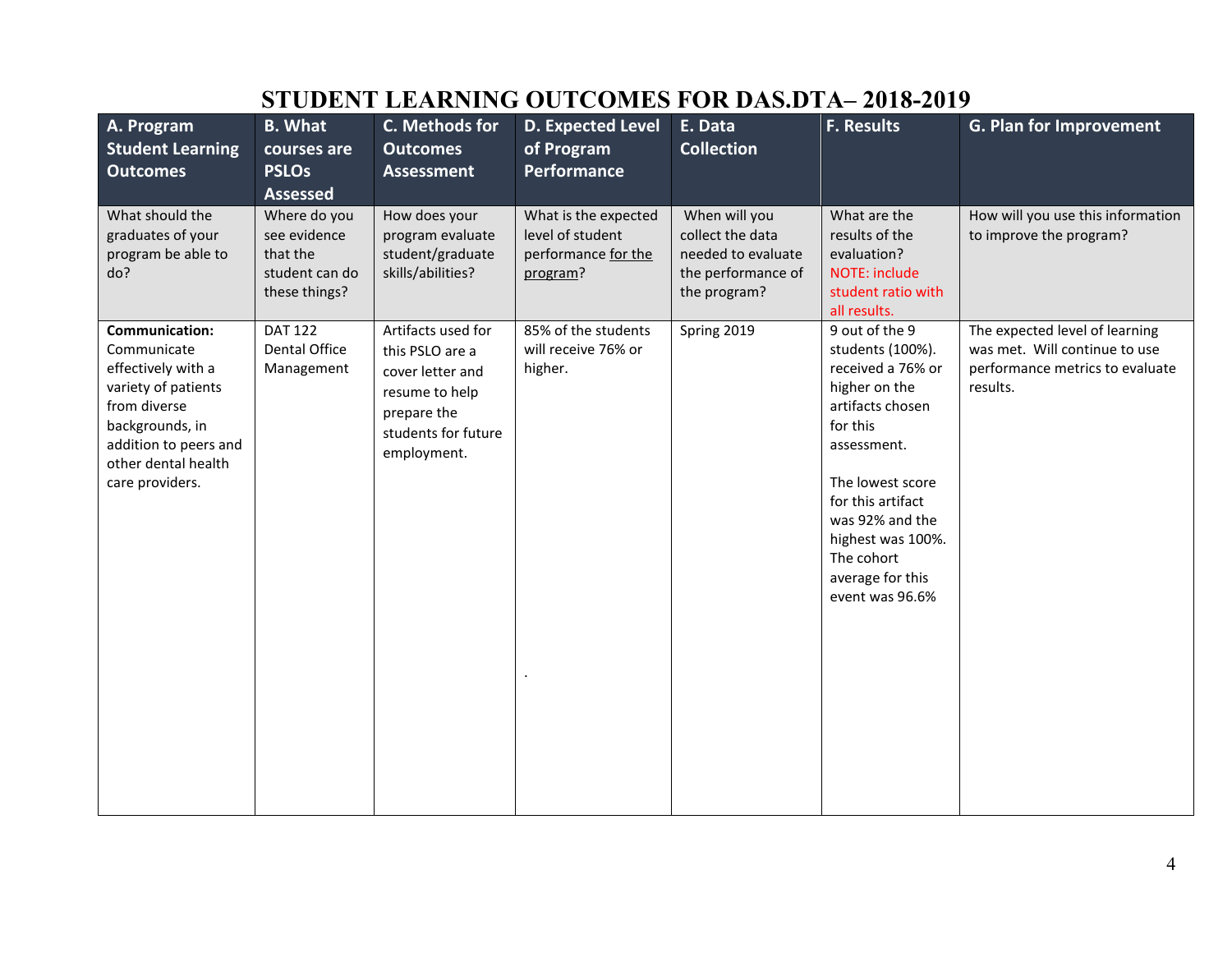| A. Program<br><b>Student Learning</b><br><b>Outcomes</b>                                                                       | <b>B.</b> What<br>courses are<br><b>PSLOs</b><br><b>Assessed</b>               | C. Methods for<br><b>Outcomes</b><br><b>Assessment</b>                                 | D. Expected Level<br>of Program<br><b>Performance</b>                       | E. Data<br><b>Collection</b>                                                                  | F. Results                                                                                                                                                                                                                                                         | <b>G. Plan for Improvement</b>                                                                                 |
|--------------------------------------------------------------------------------------------------------------------------------|--------------------------------------------------------------------------------|----------------------------------------------------------------------------------------|-----------------------------------------------------------------------------|-----------------------------------------------------------------------------------------------|--------------------------------------------------------------------------------------------------------------------------------------------------------------------------------------------------------------------------------------------------------------------|----------------------------------------------------------------------------------------------------------------|
| What should the<br>graduates of your<br>program be able to<br>do?                                                              | Where do you<br>see evidence<br>that the<br>student can<br>do these<br>things? | How does your<br>program evaluate<br>student/graduate<br>skills/abilities?             | What is the expected<br>level of student<br>performance for the<br>program? | When will you<br>collect the data<br>needed to evaluate<br>the performance of<br>the program? | What are the<br>results of the<br>evaluation?<br>NOTE: include<br>student ratio with<br>all results.                                                                                                                                                               | How will you use this information<br>to improve the program?                                                   |
| <b>Critical Thinking:</b><br>Utilize critical<br>thinking skills to<br>assist in the<br>treatment and care<br>of all patients. | <b>DAT 123</b><br>Oral<br>Medicine/<br>Oral Biology                            | Artifacts used for<br>this PSLO are the<br>cohort average of<br>the Module II<br>exam. | 85% of the students<br>will receive 76% or<br>higher.                       | Fall 2019                                                                                     | 10 out of the 11<br>students (90.9%).<br>received a 76% or<br>higher on the<br>artifacts chosen<br>for this<br>assessment.<br>The lowest score<br>for this artifact<br>was 67% and the<br>highest was 102%.<br>The cohort<br>average for this<br>event was 86.27%. | The expected level of learning was<br>met. Will continue to use<br>performance metrics to evaluate<br>results. |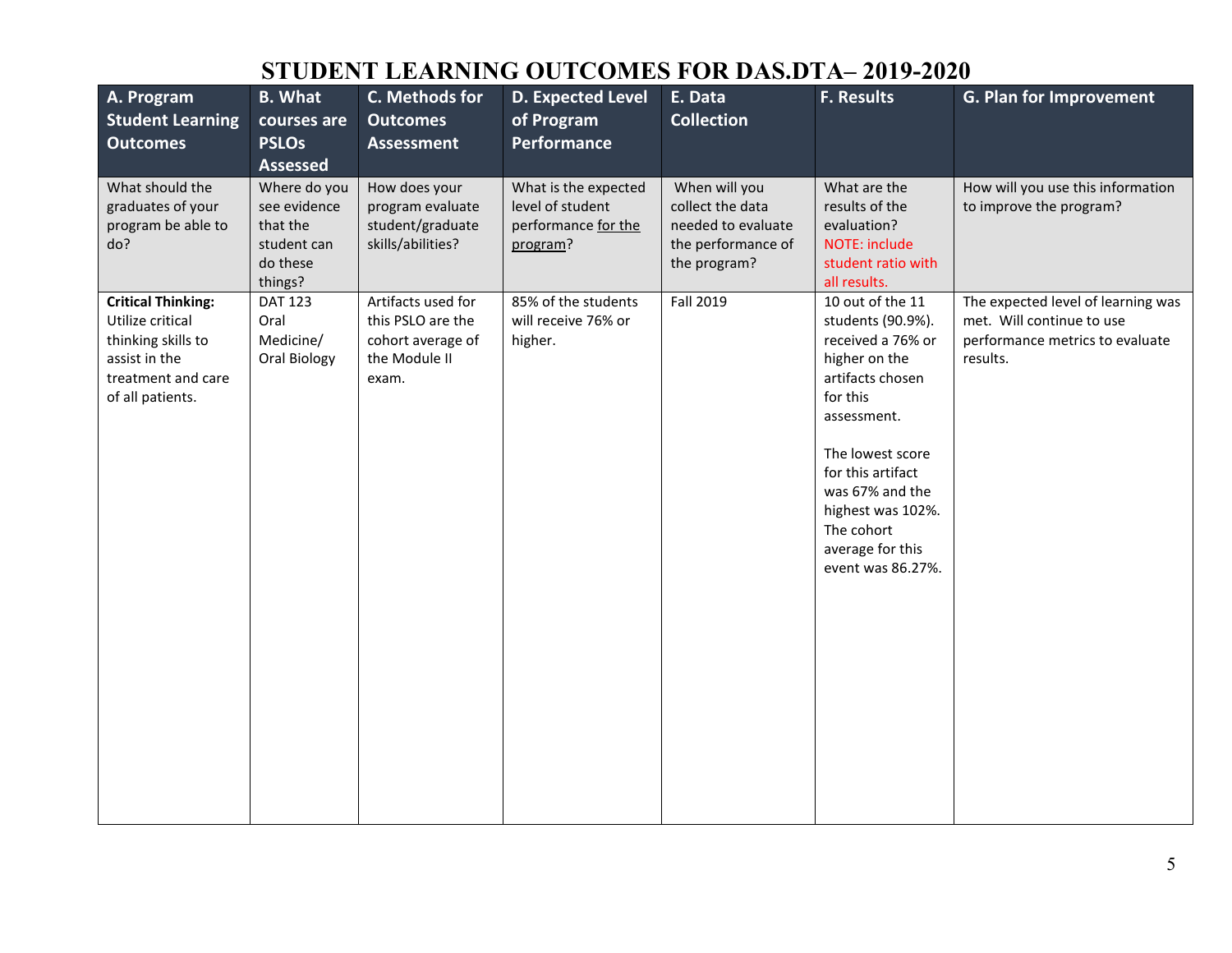| A. Program<br><b>Student Learning</b><br><b>Outcomes</b>                                                                       | <b>B.</b> What<br>courses are<br><b>PSLOs</b><br><b>Assessed</b>               | C. Methods for<br><b>Outcomes</b><br><b>Assessment</b>                                                                                                                           | <b>D. Expected Level</b><br>of Program<br>Performance                       | E. Data<br><b>Collection</b>                                                                  | <b>F. Results</b>                                                                                                                                                                                                                                                                                                                                                                                   | <b>G. Plan for Improvement</b>                                                                                                                                                                                                                                                                                                                                                                                         |
|--------------------------------------------------------------------------------------------------------------------------------|--------------------------------------------------------------------------------|----------------------------------------------------------------------------------------------------------------------------------------------------------------------------------|-----------------------------------------------------------------------------|-----------------------------------------------------------------------------------------------|-----------------------------------------------------------------------------------------------------------------------------------------------------------------------------------------------------------------------------------------------------------------------------------------------------------------------------------------------------------------------------------------------------|------------------------------------------------------------------------------------------------------------------------------------------------------------------------------------------------------------------------------------------------------------------------------------------------------------------------------------------------------------------------------------------------------------------------|
| What should the<br>graduates of your<br>program be able to<br>do?                                                              | Where do you<br>see evidence<br>that the<br>student can<br>do these<br>things? | How does your<br>program evaluate<br>student/graduate<br>skills/abilities?                                                                                                       | What is the expected<br>level of student<br>performance for the<br>program? | When will you<br>collect the data<br>needed to evaluate<br>the performance of<br>the program? | What are the<br>results of the<br>evaluation?<br><b>NOTE: include</b><br>student ratio with<br>all results.                                                                                                                                                                                                                                                                                         | How will you use this information<br>to improve the program?                                                                                                                                                                                                                                                                                                                                                           |
| <b>Critical Thinking:</b><br>Utilize critical<br>thinking skills to<br>assist in the<br>treatment and care<br>of all patients. | <b>DAT 127</b><br>Dental<br>Radiography                                        | Artifacts used for<br>this PSLO are the<br>cohort average of<br>radiograph<br>requirements<br>students must<br>meet. This includes<br>FMX, BWX, and<br>Panoramic<br>radiographs. | 85% of the students<br>will receive 76% or<br>higher.                       | Spring 2020                                                                                   | 10 out of the 11<br>students (90.9%).<br>received a 76% or<br>higher on the<br>artifacts chosen<br>for this<br>assessment.<br>10 out of the 11<br>students (90.9%).<br>received a 76% or<br>higher on the<br>artifacts chosen<br>for this<br>assessment.<br>The lowest score<br>for this artifact<br>was 75% and the<br>highest was<br>91.17%. The<br>cohort average for<br>this event was<br>84.7% | The expected level of learning was<br>met.<br>Although the expected level of<br>learning was met, we had to alter<br>these labs during COVID-19.<br>Students were unable to work on<br>each other as they normally would<br>because of social distancing. This<br>is also caused a drastic change in<br>our course schedule and we hope<br>to be able to adhere to the<br>anticipated schedule with future<br>classes. |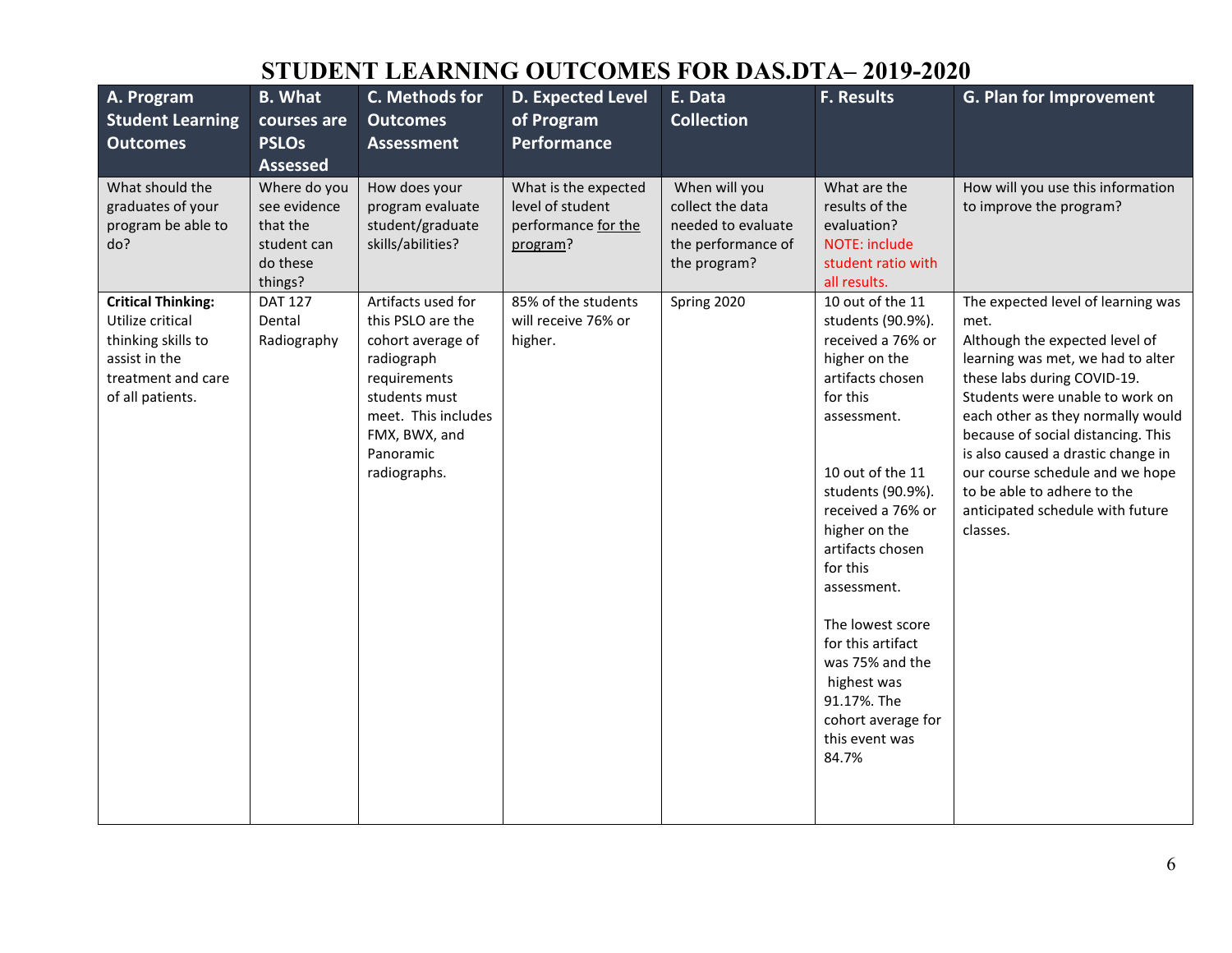| A. Program<br><b>Student Learning</b><br><b>Outcomes</b>                                                                                                                         | <b>B. What courses</b><br>are PSLOs<br><b>Assessed</b>                   | C. Methods for<br><b>Outcomes</b><br><b>Assessment</b>                                                                         | D. Expected<br><b>Level of Program</b><br><b>Performance</b>                   | E. Data<br><b>Collection</b>                                                                  | F. Results                                                                                                                                                                                                                                                      | G. Plan for Improvement                                                                                                                                                                                                                                                                                                                                |
|----------------------------------------------------------------------------------------------------------------------------------------------------------------------------------|--------------------------------------------------------------------------|--------------------------------------------------------------------------------------------------------------------------------|--------------------------------------------------------------------------------|-----------------------------------------------------------------------------------------------|-----------------------------------------------------------------------------------------------------------------------------------------------------------------------------------------------------------------------------------------------------------------|--------------------------------------------------------------------------------------------------------------------------------------------------------------------------------------------------------------------------------------------------------------------------------------------------------------------------------------------------------|
| What should the<br>graduates of your<br>program be able to<br>do?                                                                                                                | Where do you see<br>evidence that the<br>student can do these<br>things? | How does your<br>program evaluate<br>student/graduate<br>skills/abilities?                                                     | What is the<br>expected level of<br>student<br>performance for the<br>program? | When will you<br>collect the data<br>needed to evaluate<br>the performance of<br>the program? | What are the<br>results of the<br>evaluation?<br>NOTE: include<br>student ratio with<br>all results.                                                                                                                                                            | How will you use this<br>information to improve the<br>program?                                                                                                                                                                                                                                                                                        |
| <b>Quality and Safety:</b><br>Adhere to state and<br>federal laws,<br>recommendations,<br>and regulations in<br>providing quality<br>care using safe and<br>effective practices. | <b>DAT 124</b><br>Expanded<br>Functions/Specialties                      | Artifacts used for<br>this PSLO are the<br>cohort average of<br>two radiograph<br>requirements<br>during clinical<br>rotation. | 85% of the students<br>will receive 76% or<br>higher.                          | Summer 2020                                                                                   | 11 out of the 11<br>students (100%).<br>received a 76% or<br>higher on the<br>artifacts chosen<br>for this<br>assessment.<br>The lowest score<br>for this artifact<br>was 86% and the<br>highest was 100%.<br>The cohort<br>average for this<br>event was 98.7% | Although the expected level of<br>learning was met COVID-19 had<br>a huge impact on the<br>availability of rotation sites for<br>our students. Due to many of<br>our normal rotation sites not<br>participating in this part of their<br>learning the students were<br>unable to practice their skills as<br>they would under normal<br>circumstances. |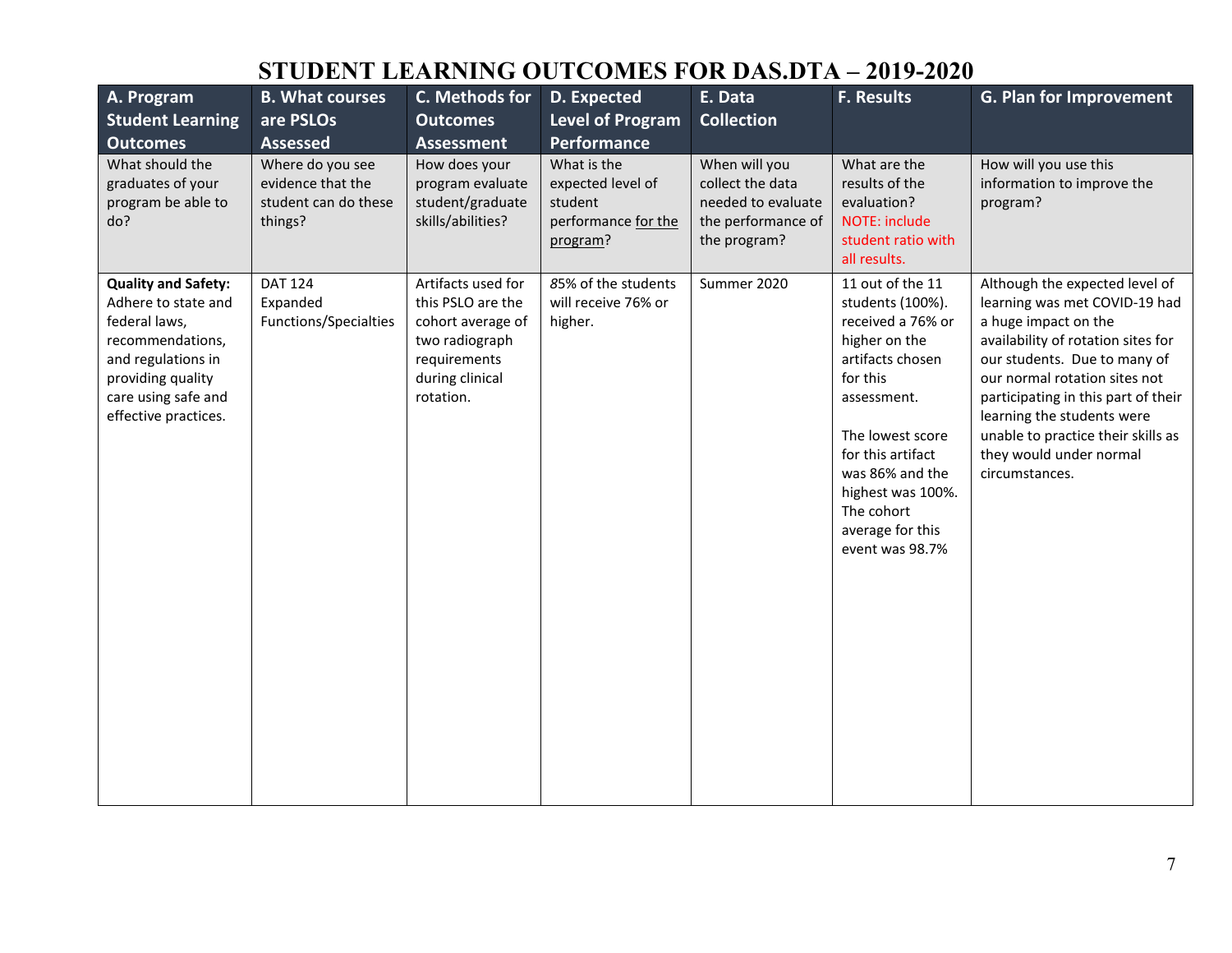| A. Program<br><b>Student Learning</b><br><b>Outcomes</b>                                                                                                                         | <b>B. What courses</b><br>are PSLOs<br><b>Assessed</b>                   | C. Methods for<br><b>Outcomes</b><br><b>Assessment</b>                                                                                                                                                                                                                               | D. Expected<br><b>Level of Program</b><br><b>Performance</b>                   | E. Data<br><b>Collection</b>                                                                  | F. Results                                                                                                                                                                                                                                                       | G. Plan for Improvement                                                                                                                                                                                                                                                                                                                                |
|----------------------------------------------------------------------------------------------------------------------------------------------------------------------------------|--------------------------------------------------------------------------|--------------------------------------------------------------------------------------------------------------------------------------------------------------------------------------------------------------------------------------------------------------------------------------|--------------------------------------------------------------------------------|-----------------------------------------------------------------------------------------------|------------------------------------------------------------------------------------------------------------------------------------------------------------------------------------------------------------------------------------------------------------------|--------------------------------------------------------------------------------------------------------------------------------------------------------------------------------------------------------------------------------------------------------------------------------------------------------------------------------------------------------|
| What should the<br>graduates of your<br>program be able to<br>do?                                                                                                                | Where do you see<br>evidence that the<br>student can do these<br>things? | How does your<br>program evaluate<br>student/graduate<br>skills/abilities?                                                                                                                                                                                                           | What is the<br>expected level of<br>student<br>performance for the<br>program? | When will you<br>collect the data<br>needed to evaluate<br>the performance of<br>the program? | What are the<br>results of the<br>evaluation?<br>NOTE: include<br>student ratio with<br>all results.                                                                                                                                                             | How will you use this<br>information to improve the<br>program?                                                                                                                                                                                                                                                                                        |
| <b>Quality and Safety:</b><br>Adhere to state and<br>federal laws,<br>recommendations,<br>and regulations in<br>providing quality<br>care using safe and<br>effective practices. | <b>DAT 177</b><br>Dental Office<br>Experience                            | Artifacts used for<br>this PSLO are the<br>cohort average of<br>two dental<br>assisting<br>evaluation<br>requirements<br>during clinical<br>rotation. This<br>evaluation<br>measured the<br>student's ability<br>to assist the<br>rotation doctor<br>during a clinical<br>procedure. | 85% of the students<br>will receive 76% or<br>higher.                          | Summer 2020                                                                                   | 10 out of the 11<br>students (90.9%).<br>received a 76% or<br>higher on the<br>artifacts chosen<br>for this<br>assessment.<br>The lowest score<br>for this artifact<br>was 50% and the<br>highest was 100%.<br>The cohort<br>average for this<br>event was 95.3% | Although the expected level of<br>learning was met COVID-19 had<br>a huge impact on the<br>availability of rotation sites for<br>our students. Due to many of<br>our normal rotation sites not<br>participating in this part of their<br>learning the students were<br>unable to practice their skills as<br>they would under normal<br>circumstances. |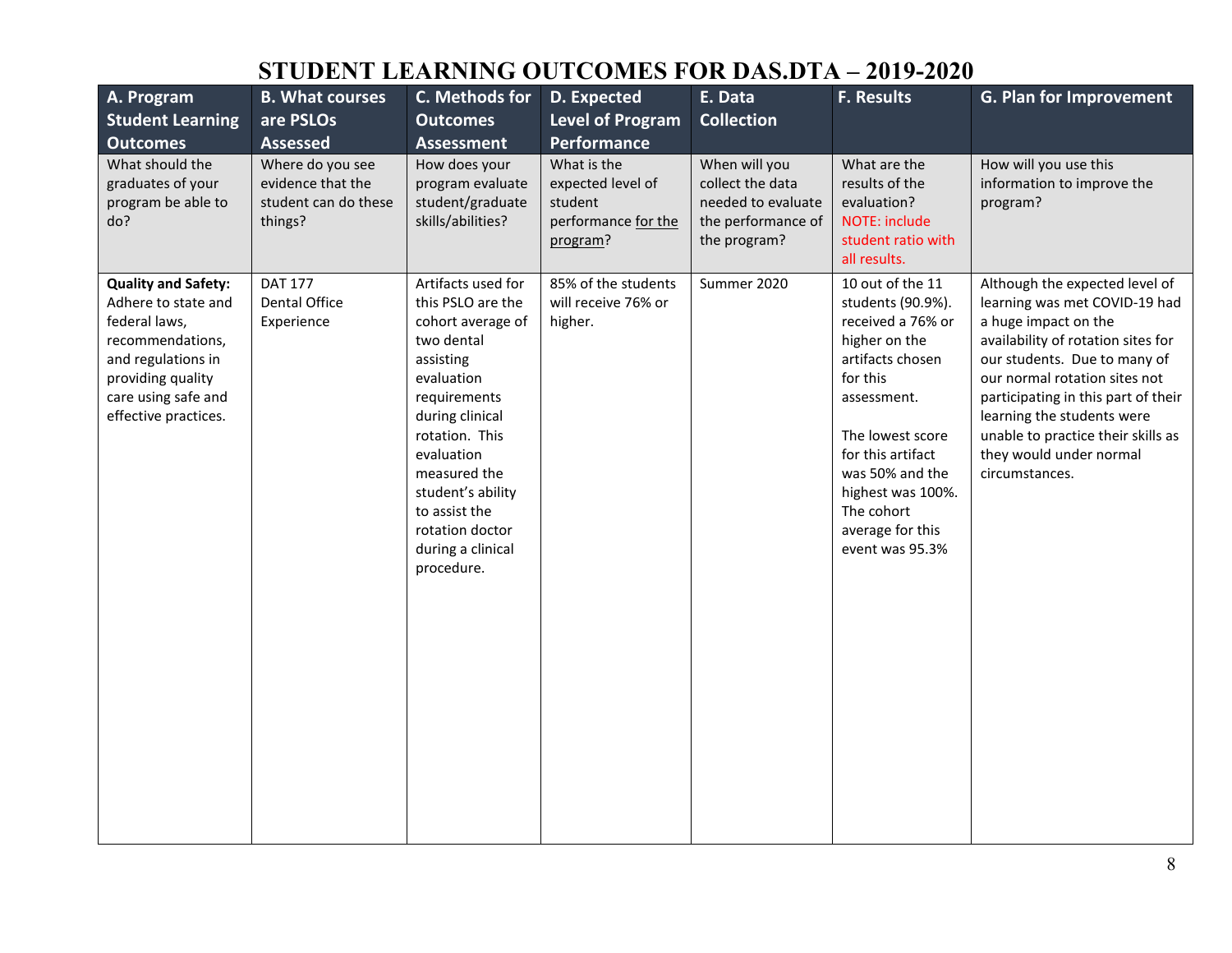| A. Program<br><b>Student Learning</b><br><b>Outcomes</b>                                                                                                                          | <b>B. What courses</b><br>are PSLOs<br><b>Assessed</b>                   | C. Methods for<br><b>Outcomes</b><br><b>Assessment</b>                                                                                  | D. Expected<br><b>Level of Program</b><br>Performance                          | E. Data<br><b>Collection</b>                                                                  | <b>F. Results</b>                                                                                                                                                                                                                                              | G. Plan for Improvement                                                                                        |
|-----------------------------------------------------------------------------------------------------------------------------------------------------------------------------------|--------------------------------------------------------------------------|-----------------------------------------------------------------------------------------------------------------------------------------|--------------------------------------------------------------------------------|-----------------------------------------------------------------------------------------------|----------------------------------------------------------------------------------------------------------------------------------------------------------------------------------------------------------------------------------------------------------------|----------------------------------------------------------------------------------------------------------------|
| What should the<br>graduates of your<br>program be able to<br>do?                                                                                                                 | Where do you see<br>evidence that the<br>student can do these<br>things? | How does your<br>program evaluate<br>student/graduate<br>skills/abilities?                                                              | What is the<br>expected level of<br>student<br>performance for the<br>program? | When will you<br>collect the data<br>needed to evaluate<br>the performance of<br>the program? | What are the<br>results of the<br>evaluation?<br>NOTE: include<br>student ratio with<br>all results.                                                                                                                                                           | How will you use this<br>information to improve the<br>program?                                                |
| Knowledge: Dental<br>Assisting graduates<br>should be able to<br>identify and<br>understand basic<br>anatomical,<br>chemical, and<br>preclinical aspects of<br>dental procedures. | <b>DAT 154</b><br><b>Clinical Procedures I</b>                           | Artifacts used for<br>this PSLO are the<br>cohort average of<br>the Occupational<br>Safety and Health<br>Administration<br>(OSHA) test. | 85% of the students<br>will receive 76% or<br>higher.                          | <b>Fall 2020</b>                                                                              | 17 out of the 18<br>students (94%).<br>received a 76% or<br>higher on the<br>artifacts chosen<br>for this<br>assessment.<br>The lowest score<br>for this artifact<br>was 65% and the<br>highest was 100%.<br>The cohort<br>average for this<br>event was 88.8% | The expected level of learning<br>was met. Will continue to use<br>performance metrics to<br>evaluate results. |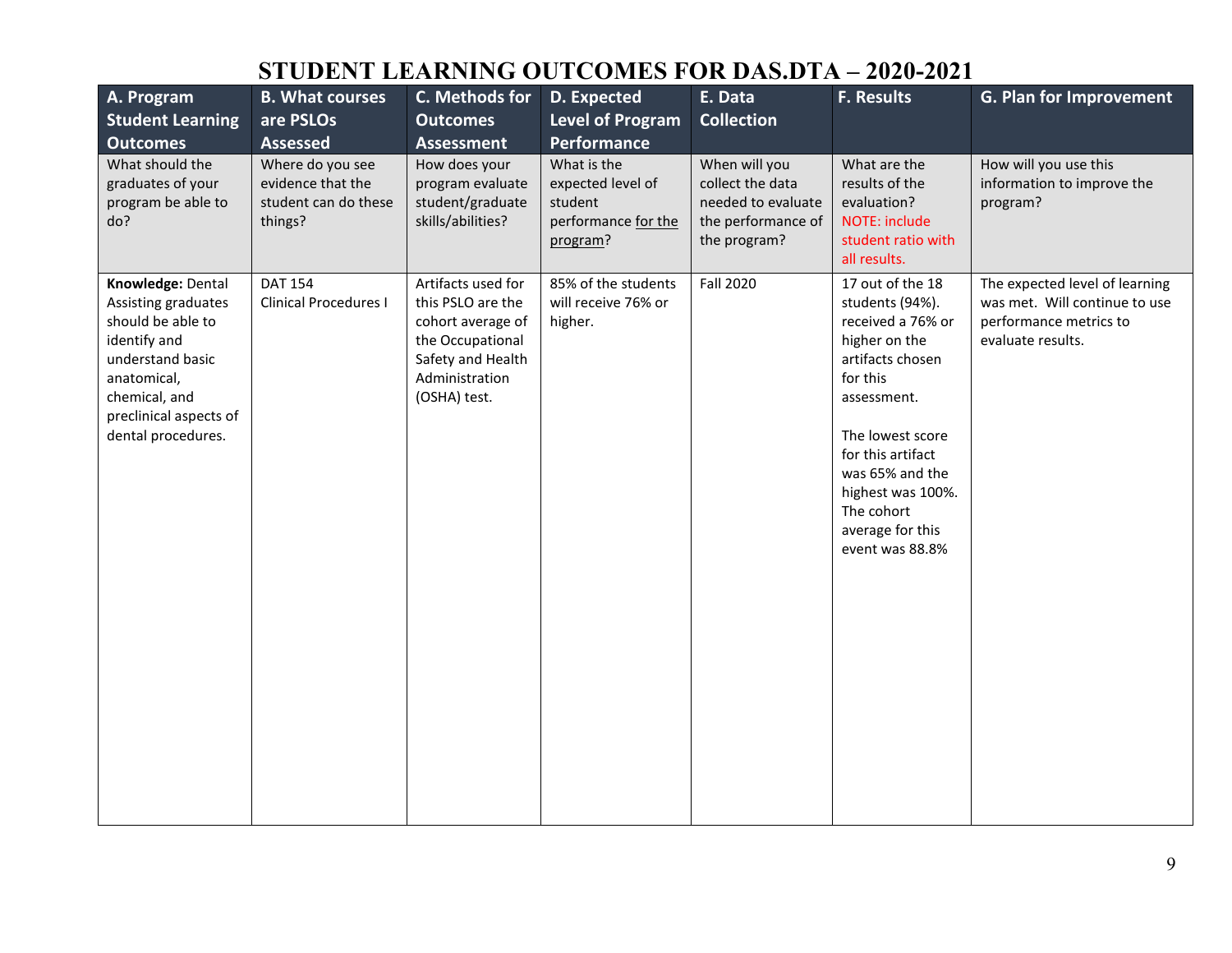| A. Program<br><b>Student Learning</b><br><b>Outcomes</b>                                                                                                                          | <b>B. What courses</b><br>are PSLOs<br><b>Assessed</b>                   | C. Methods for<br><b>Outcomes</b><br><b>Assessment</b>                     | D. Expected<br><b>Level of Program</b><br><b>Performance</b>                   | E. Data<br><b>Collection</b>                                                                  | <b>F. Results</b>                                                                                                                                                                                                                                             | <b>G. Plan for Improvement</b>                                                                                                                                                                                                                                                                                                                                                                                                                                                                                                                                 |
|-----------------------------------------------------------------------------------------------------------------------------------------------------------------------------------|--------------------------------------------------------------------------|----------------------------------------------------------------------------|--------------------------------------------------------------------------------|-----------------------------------------------------------------------------------------------|---------------------------------------------------------------------------------------------------------------------------------------------------------------------------------------------------------------------------------------------------------------|----------------------------------------------------------------------------------------------------------------------------------------------------------------------------------------------------------------------------------------------------------------------------------------------------------------------------------------------------------------------------------------------------------------------------------------------------------------------------------------------------------------------------------------------------------------|
| What should the<br>graduates of your<br>program be able to<br>do?                                                                                                                 | Where do you see<br>evidence that the<br>student can do these<br>things? | How does your<br>program evaluate<br>student/graduate<br>skills/abilities? | What is the<br>expected level of<br>student<br>performance for the<br>program? | When will you<br>collect the data<br>needed to evaluate<br>the performance of<br>the program? | What are the<br>results of the<br>evaluation?<br><b>NOTE: include</b><br>student ratio with<br>all results.                                                                                                                                                   | How will you use this<br>information to improve the<br>program?                                                                                                                                                                                                                                                                                                                                                                                                                                                                                                |
| Knowledge: Dental<br>Assisting graduates<br>should be able to<br>identify and<br>understand basic<br>anatomical,<br>chemical, and<br>preclinical aspects of<br>dental procedures. | <b>DAT 113</b><br><b>Dental Materials</b>                                | Artifacts used for<br>this PSLO are the<br>cohort average of<br>Test 4.    | 85% of the students<br>will receive 76% or                                     | Fall 2020                                                                                     | 11 out of the 18<br>students (61%).<br>received a 76% or<br>higher on the<br>artifacts chosen<br>for this<br>assessment.<br>The lowest score<br>for this artifact<br>was 53% and the<br>highest was 98%.<br>The cohort<br>average for this<br>event was 78.9% | The expected level of learning<br>was not met. This course was<br>greatly affected by many COVID<br>quarantines and the instructor<br>for the lecture and lab portion<br>of the course was out for<br>several 14-day quarantines<br>during the term. This was a<br>major disruption of learning.<br>The lab portion of this course<br>was greatly impacted due to<br>the break in time where we<br>were unable to be in class. We<br>plan to improve this for future<br>classes by having courses<br>prepared for online learning if<br>the need arises again. |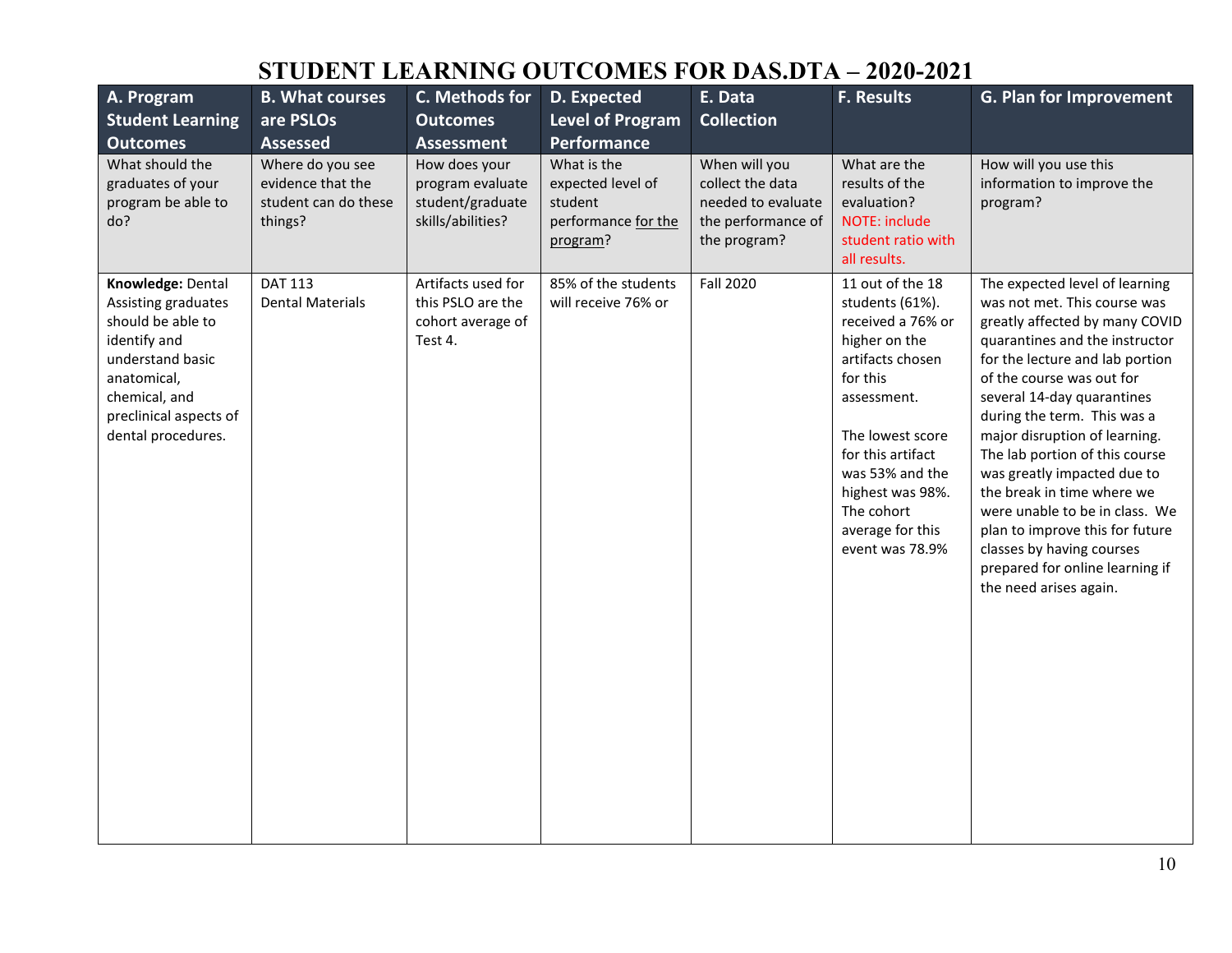| A. Program<br><b>Student Learning</b><br><b>Outcomes</b>                                                                                                                          | <b>B. What courses</b><br>are PSLOs<br><b>Assessed</b>                   | C. Methods for<br><b>Outcomes</b><br><b>Assessment</b>                     | D. Expected<br><b>Level of Program</b><br><b>Performance</b>                   | E. Data<br><b>Collection</b>                                                                  | <b>F. Results</b>                                                                                                                                                                                                                                             | G. Plan for Improvement                                                                                                                                                                                                                                                                                                                                                                        |
|-----------------------------------------------------------------------------------------------------------------------------------------------------------------------------------|--------------------------------------------------------------------------|----------------------------------------------------------------------------|--------------------------------------------------------------------------------|-----------------------------------------------------------------------------------------------|---------------------------------------------------------------------------------------------------------------------------------------------------------------------------------------------------------------------------------------------------------------|------------------------------------------------------------------------------------------------------------------------------------------------------------------------------------------------------------------------------------------------------------------------------------------------------------------------------------------------------------------------------------------------|
| What should the<br>graduates of your<br>program be able to<br>do?                                                                                                                 | Where do you see<br>evidence that the<br>student can do these<br>things? | How does your<br>program evaluate<br>student/graduate<br>skills/abilities? | What is the<br>expected level of<br>student<br>performance for the<br>program? | When will you<br>collect the data<br>needed to evaluate<br>the performance of<br>the program? | What are the<br>results of the<br>evaluation?<br>NOTE: include<br>student ratio with<br>all results.                                                                                                                                                          | How will you use this<br>information to improve the<br>program?                                                                                                                                                                                                                                                                                                                                |
| Knowledge: Dental<br>Assisting graduates<br>should be able to<br>identify and<br>understand basic<br>anatomical,<br>chemical, and<br>preclinical aspects of<br>dental procedures. | <b>DAT 118</b><br>Dental Morphology                                      | Artifacts used for<br>this PSLO are the<br>cohort average of<br>Test 5.    | 85% of the students<br>will receive 76% or<br>higher.                          | <b>Fall 2020</b>                                                                              | 10 out of the 18<br>students (55%).<br>received a 76% or<br>higher on the<br>artifacts chosen<br>for this<br>assessment.<br>The lowest score<br>for this artifact<br>was 53% and the<br>highest was 98%.<br>The cohort<br>average for this<br>event was 79.2% | The expected level of learning<br>was not met. This course was<br>greatly affected by many COVID<br>quarantines and the instructor<br>for the course was out for<br>several 14-day quarantines<br>during the term. This was a<br>major disruption of learning.<br>We plan to improve this for<br>future classes by having courses<br>prepared for online learning if<br>the need arises again. |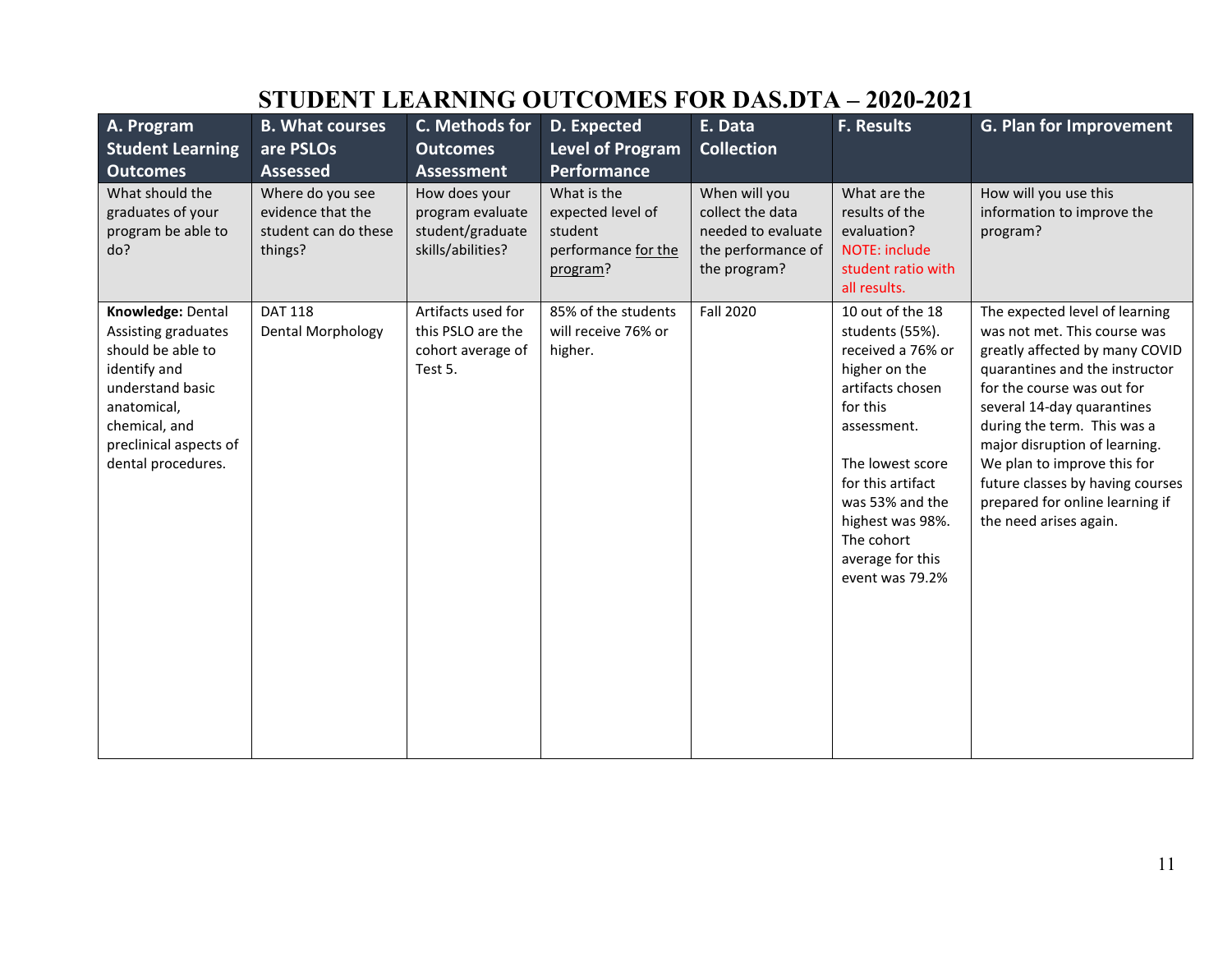| A. Program<br><b>Student Learning</b><br><b>Outcomes</b>                                                                                                                          | <b>B. What courses</b><br>are PSLOs<br><b>Assessed</b>                   | C. Methods for<br><b>Outcomes</b><br><b>Assessment</b>                                                  | D. Expected<br><b>Level of Program</b><br>Performance                          | E. Data<br><b>Collection</b>                                                                  | <b>F. Results</b>                                                                                                                                                                                                                                            | <b>G. Plan for Improvement</b>                                                                                                                                                                                                                                                                                                                      |
|-----------------------------------------------------------------------------------------------------------------------------------------------------------------------------------|--------------------------------------------------------------------------|---------------------------------------------------------------------------------------------------------|--------------------------------------------------------------------------------|-----------------------------------------------------------------------------------------------|--------------------------------------------------------------------------------------------------------------------------------------------------------------------------------------------------------------------------------------------------------------|-----------------------------------------------------------------------------------------------------------------------------------------------------------------------------------------------------------------------------------------------------------------------------------------------------------------------------------------------------|
| What should the<br>graduates of your<br>program be able to<br>do?                                                                                                                 | Where do you see<br>evidence that the<br>student can do these<br>things? | How does your<br>program evaluate<br>student/graduate<br>skills/abilities?                              | What is the<br>expected level of<br>student<br>performance for the<br>program? | When will you<br>collect the data<br>needed to evaluate<br>the performance of<br>the program? | What are the<br>results of the<br>evaluation?<br>NOTE: include<br>student ratio with<br>all results.                                                                                                                                                         | How will you use this<br>information to improve the<br>program?                                                                                                                                                                                                                                                                                     |
| Knowledge: Dental<br>Assisting graduates<br>should be able to<br>identify and<br>understand basic<br>anatomical,<br>chemical, and<br>preclinical aspects of<br>dental procedures. | <b>DAT 164</b><br><b>Clinical Procedures II</b>                          | Artifacts used for<br>this PSLO are the<br>cohort average of<br>the course<br>cumulative Final<br>Exam. | 85% of the students<br>will receive 76% or<br>higher.                          | Spring 2021                                                                                   | 15 out of the 18<br>students (83%).<br>received a 76% or<br>higher on the<br>artifacts chosen<br>for this<br>assessment.<br>The lowest score<br>for this artifact<br>was 62% and the<br>highest was 89%.<br>The cohort<br>average for this<br>event was 77%. | The expected level of learning<br>was not met. This semester<br>was difficult due to being short<br>staffed with faculty. The<br>instructor provided assistance<br>with time that was available to<br>her when the students needed<br>extra help. This will be<br>improved for future classes<br>with the hopes of more faculty<br>coming on board. |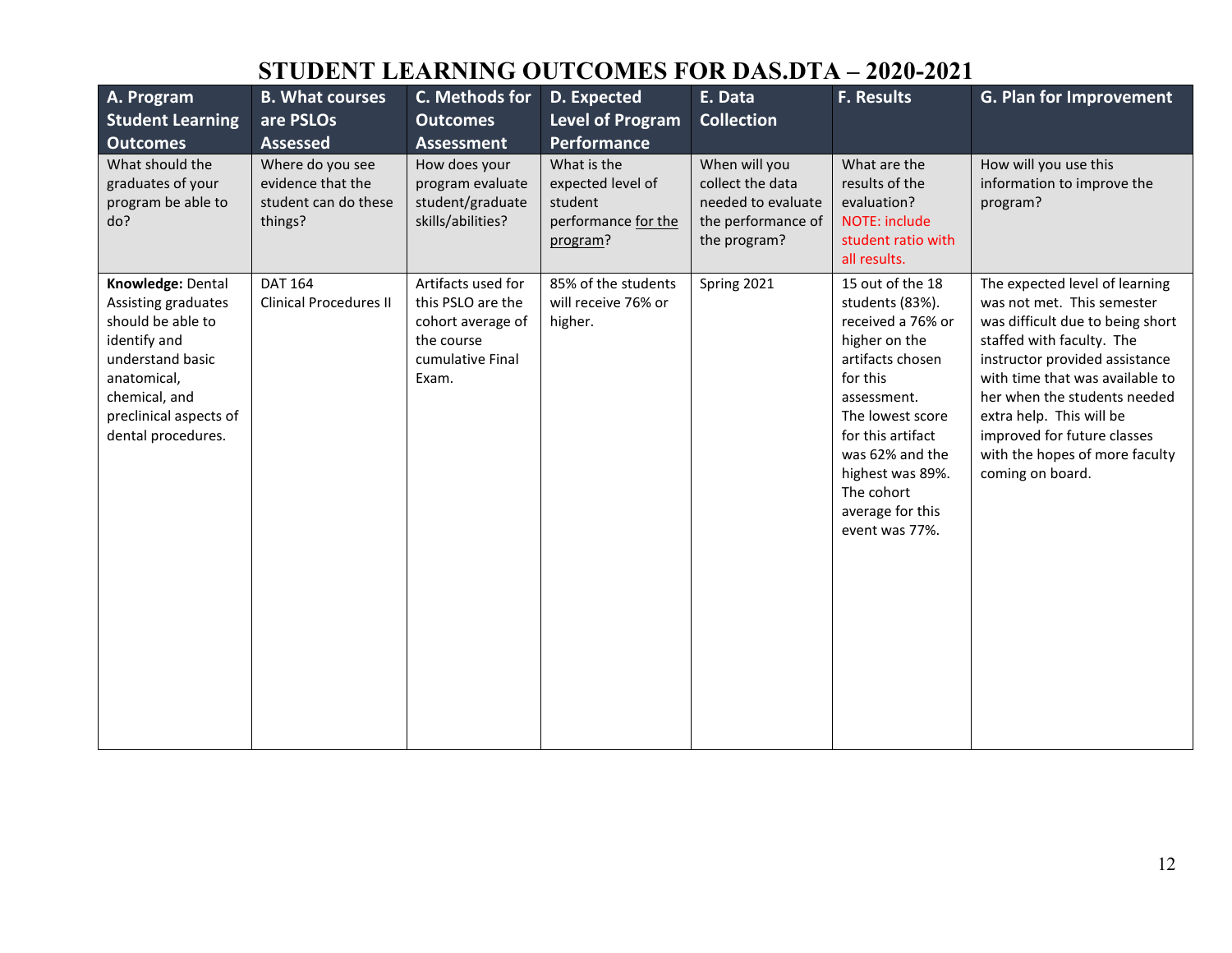#### **CONTINUOUS STUDENT IMPROVEMENT**

#### **This Cycle's Results and Comparison to Last Cycle's and Recommended Actions:**

Discussions were had last cycle to streamline curriculum competencies. Unfortunately, no curriculum changes occurred from last cycle due to significant staffing retirements and resignations which began in 2017. In May 2019, the department lost three out of four staff, leaving the director temporarily by herself to run the program. The college was able to hire two fulltime staff and some adjunct staff, but the department remained understaffed.

In the fall of 2020 the program director resigned and a new director was not located to start working until January 2021. In 2020, the dental department also experienced the same challenges that many others experienced, due to COVID. Courses that are designed to be taught through hands-on training were taught online and students were not able to obtain the same clinical experiences previous classes received. As of summer, 2021, the program is working on getting through some of the COVID related delays and getting back up to fully staffed status. New staff have been hired, so Fall 2021 will be the first time this program has been fully staffed since May 2019.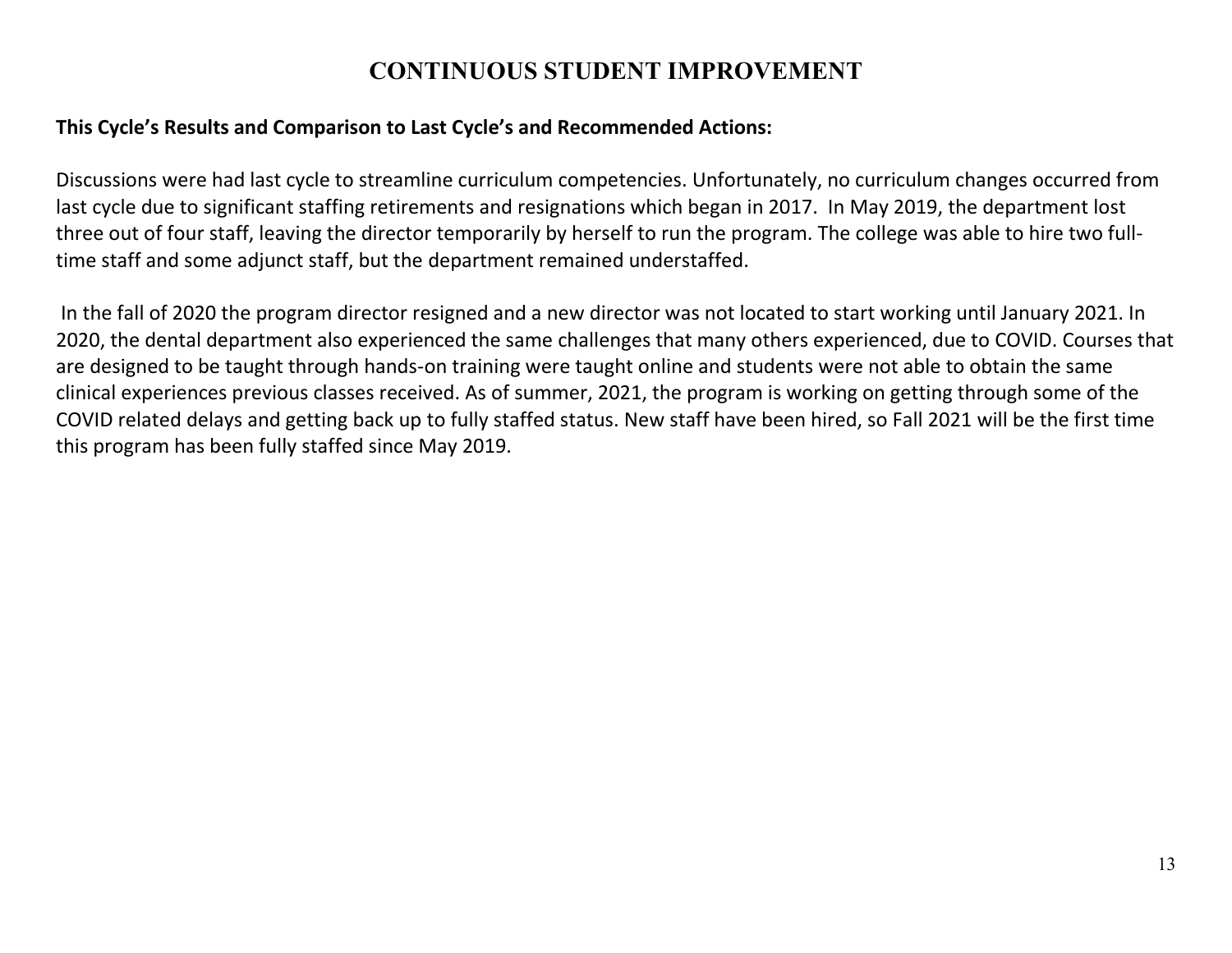#### **PROGRAM VITAL STATISCS**

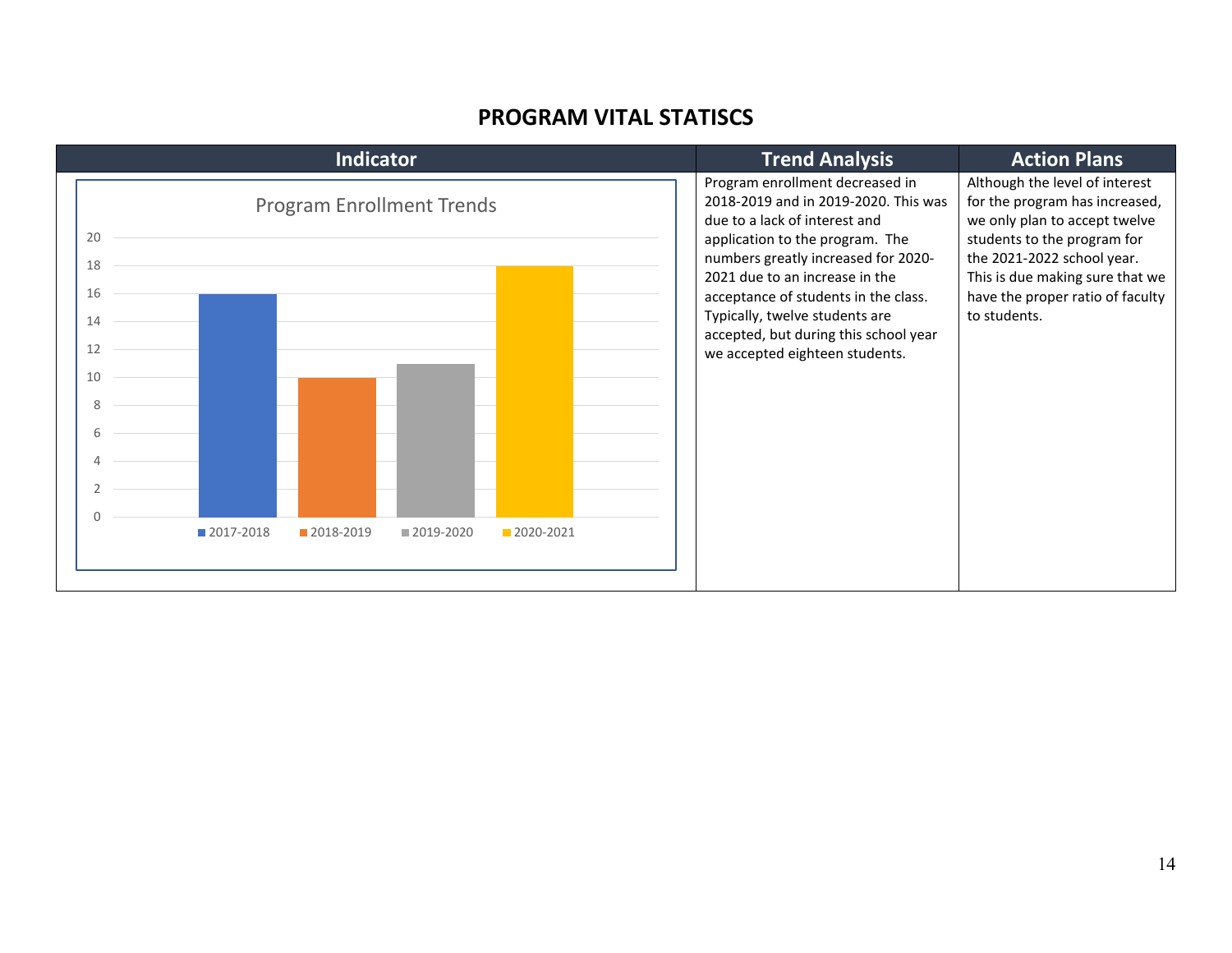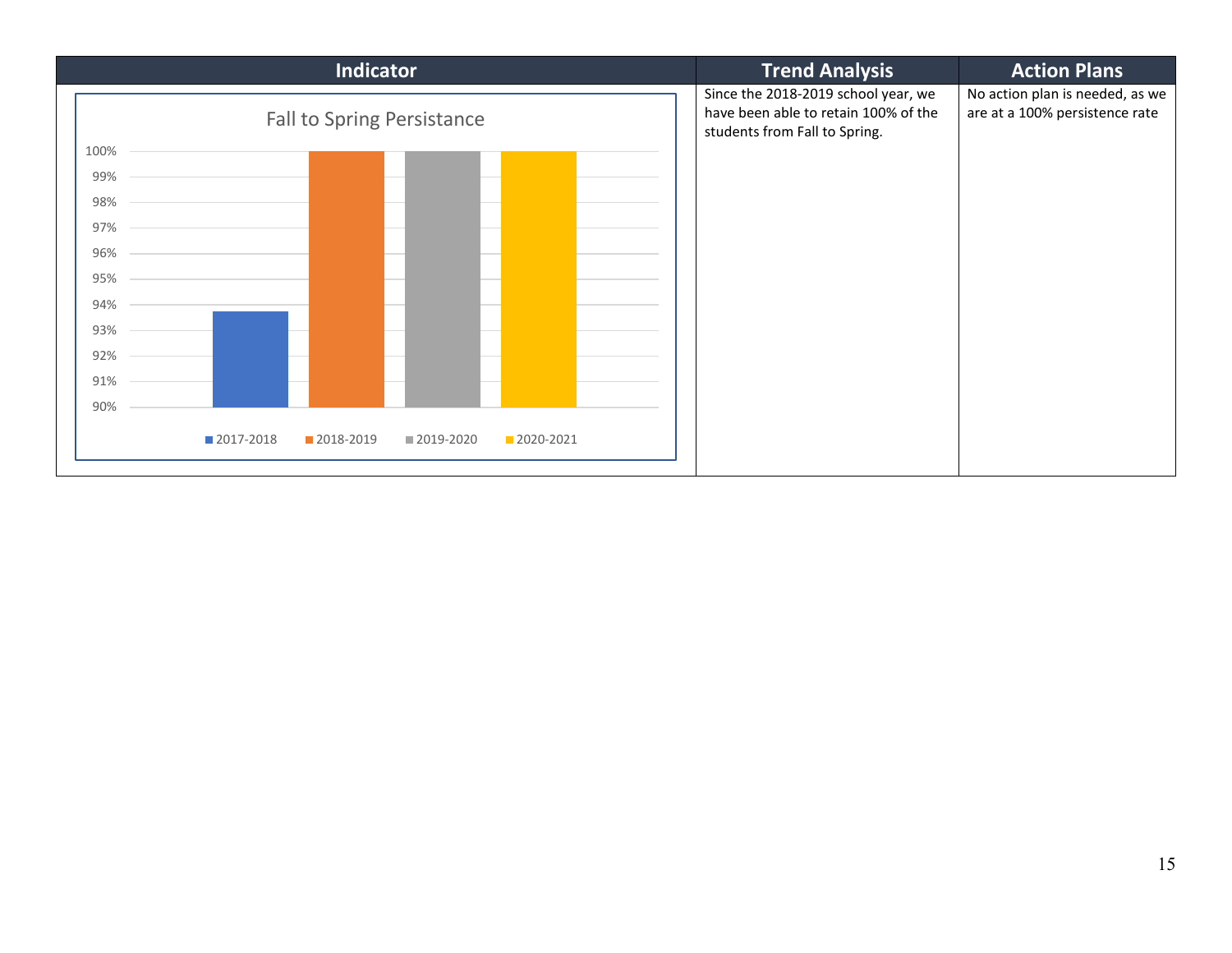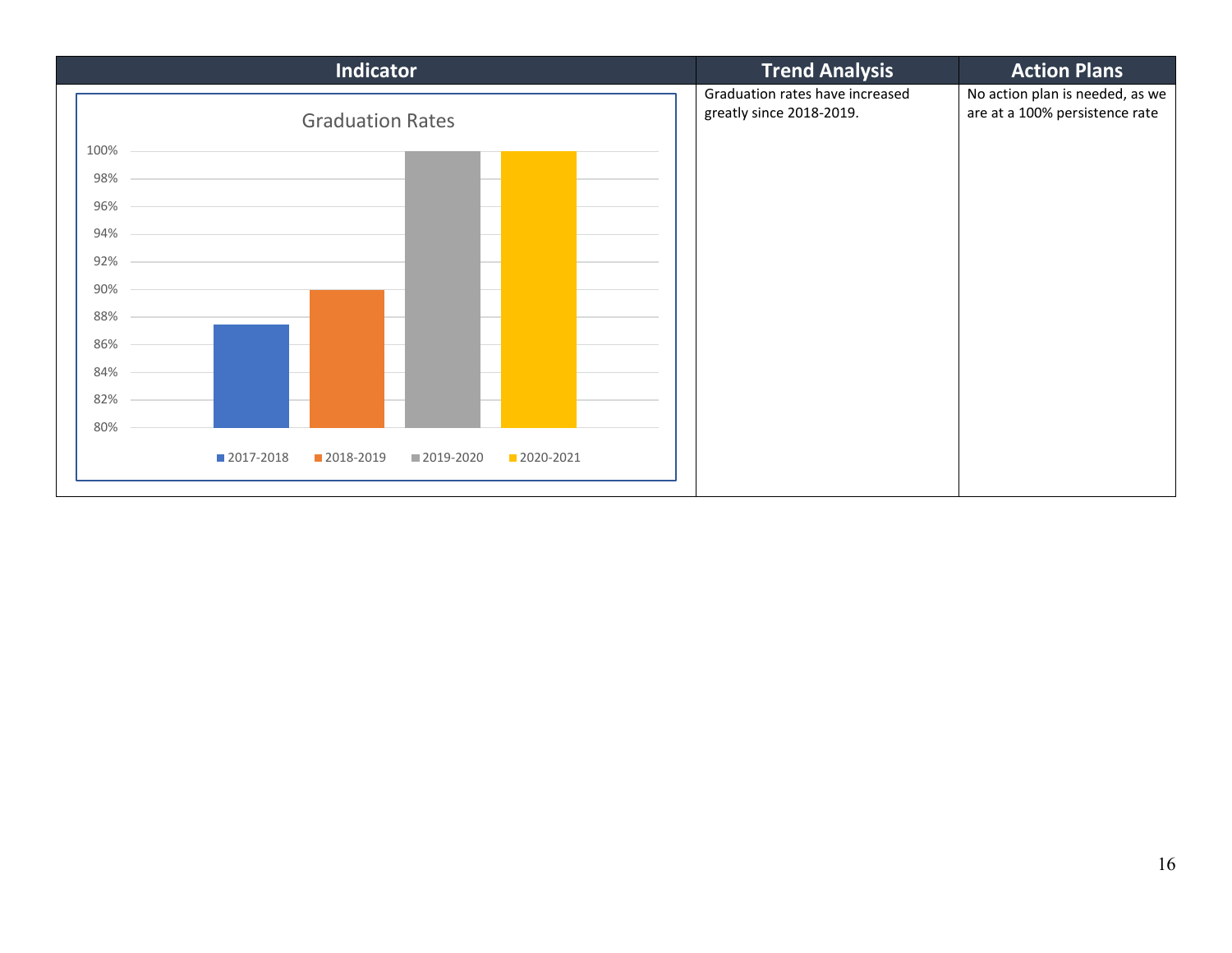